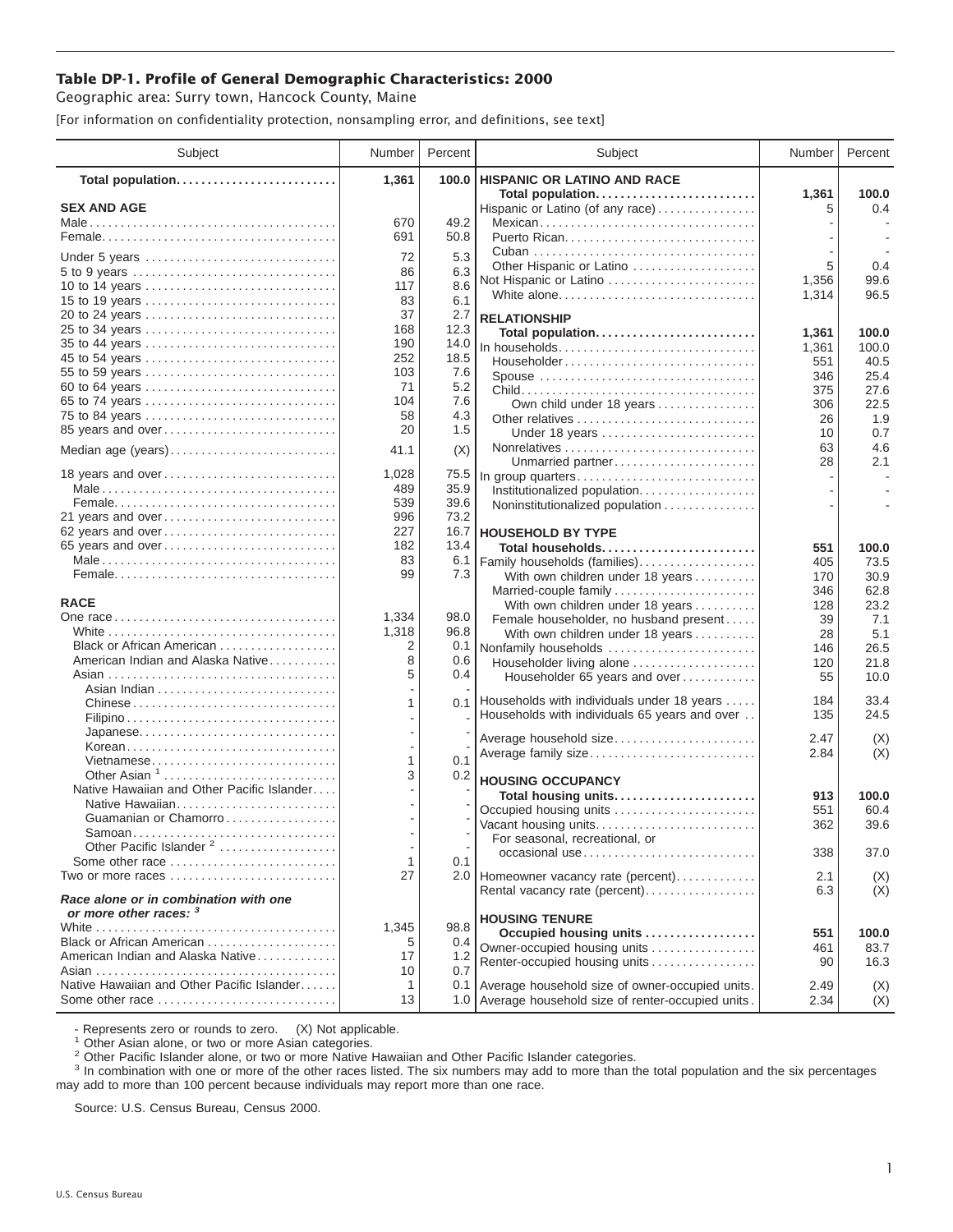## **Table DP-2. Profile of Selected Social Characteristics: 2000**

Geographic area: Surry town, Hancock County, Maine

[Data based on a sample. For information on confidentiality protection, sampling error, nonsampling error, and definitions, see text]

| Subject                                                     | Number         | Percent       | Subject                                           | Number         | Percent     |
|-------------------------------------------------------------|----------------|---------------|---------------------------------------------------|----------------|-------------|
| <b>SCHOOL ENROLLMENT</b>                                    |                |               | <b>NATIVITY AND PLACE OF BIRTH</b>                |                |             |
| Population 3 years and over                                 |                |               | Total population                                  | 1,361          | 100.0       |
| enrolled in school                                          | 328            |               |                                                   | 1,323          | 97.2        |
| Nursery school, preschool                                   | 18             | 5.5           | Born in United States                             | 1,297          | 95.3        |
| Kindergarten                                                | 19             | 5.8           | State of residence                                | 804            | 59.1        |
| Elementary school (grades 1-8)                              | 157<br>75      | 47.9<br>22.9  | Different state                                   | 493            | 36.2<br>1.9 |
| College or graduate school                                  | 59             |               | Born outside United States<br>18.0   Foreign born | 26<br>38       | 2.8         |
|                                                             |                |               | Entered 1990 to March 2000                        | 5              | 0.4         |
| <b>EDUCATIONAL ATTAINMENT</b>                               |                |               | Naturalized citizen                               | 20             | 1.5         |
| Population 25 years and over                                | 985            | 100.0         |                                                   | 18             | 1.3         |
| Less than 9th grade                                         | 39             | 4.0           | <b>REGION OF BIRTH OF FOREIGN BORN</b>            |                |             |
| 9th to 12th grade, no diploma                               | 88             | 8.9           | Total (excluding born at sea)                     | 38             | 100.0       |
| High school graduate (includes equivalency)                 | 281            | 28.5          |                                                   | 15             | 39.5        |
| Some college, no degree<br>Associate degree                 | 200<br>75      | 20.3<br>7.6   |                                                   | 8              | 21.1        |
| Bachelor's degree                                           | 158            | 16.0          |                                                   |                |             |
| Graduate or professional degree                             | 144            | 14.6          |                                                   | 3              | 7.9         |
|                                                             |                |               |                                                   | $\overline{2}$ | 5.3         |
| Percent high school graduate or higher                      | 87.1           | (X)           | Northern America                                  | 10             | 26.3        |
| Percent bachelor's degree or higher                         | 30.7           | (X)           | <b>LANGUAGE SPOKEN AT HOME</b>                    |                |             |
| <b>MARITAL STATUS</b>                                       |                |               | Population 5 years and over                       | 1,295          | 100.0       |
| Population 15 years and over                                | 1,102          | 100.0         | English only                                      | 1,247          | 96.3        |
| Never married                                               | 218            | 19.8          | Language other than English                       | 48             | 3.7         |
| Now married, except separated                               | 676            | 61.3          | Speak English less than "very well"               | 5              | 0.4         |
| Separated                                                   | $\overline{7}$ | 0.6           | Spanish<br>Speak English less than "very well"    | 10<br>2        | 0.8<br>0.2  |
|                                                             | 64             | 5.8           | Other Indo-European languages                     | 30             | 2.3         |
|                                                             | 60<br>137      | 5.4<br>12.4   | Speak English less than "very well"               | 3              | 0.2         |
|                                                             | 83             | 7.5           | Asian and Pacific Island languages                | 3              | 0.2         |
|                                                             |                |               | Speak English less than "very well"               |                | $\sim$      |
| <b>GRANDPARENTS AS CAREGIVERS</b>                           |                |               | <b>ANCESTRY (single or multiple)</b>              |                |             |
| Grandparent living in household with                        |                |               | Total population                                  | 1,361          | 100.0       |
| one or more own grandchildren under                         |                |               | Total ancestries reported                         | 1,430          | 105.1       |
| Grandparent responsible for grandchildren                   | 13<br>6        | 100.0<br>46.2 |                                                   |                |             |
|                                                             |                |               |                                                   | $\overline{2}$ | 0.1         |
| <b>VETERAN STATUS</b>                                       |                |               |                                                   | 3              | 0.2         |
| Civilian population 18 years and over                       | 1,033          | 100.0         |                                                   | 20             | 1.5         |
| Civilian veterans                                           | 190            | 18.4          | French (except Basque) <sup>1</sup>               | 296<br>109     | 21.7<br>8.0 |
|                                                             |                |               | French Canadian <sup>1</sup>                      | 36             | 2.6         |
| <b>DISABILITY STATUS OF THE CIVILIAN</b>                    |                |               |                                                   | 131            | 9.6         |
| NONINSTITUTIONALIZED POPULATION<br>Population 5 to 20 years | 286            | 100.0         |                                                   | 10             | 0.7         |
| With a disability                                           | 19             | 6.6           |                                                   | 8              | 0.6         |
| Population 21 to 64 years                                   | 827            | 100.0         |                                                   | 205            | 15.1        |
| With a disability                                           | 123            | 14.9          |                                                   | 64             | 4.7         |
|                                                             | 54.5           | (X)           |                                                   | 11             | 0.8         |
| No disability                                               | 704            | 85.1          | Norwegian                                         | 7<br>28        | 0.5<br>2.1  |
| Percent employed                                            | 82.2           | (X)           |                                                   | 10             | 0.7         |
| Population 65 years and over                                | 179            | 100.0         |                                                   | 13             | 1.0         |
| With a disability                                           | 44             | 24.6          |                                                   | 61             | 4.5         |
|                                                             |                |               |                                                   | 71             | 5.2         |
| <b>RESIDENCE IN 1995</b>                                    |                |               |                                                   |                |             |
| Population 5 years and over                                 | 1,295          | 100.0         | Subsaharan African                                |                |             |
| Same house in 1995<br>Different house in the U.S. in 1995   | 831<br>464     | 64.2<br>35.8  |                                                   | 44             | 3.2         |
| Same county                                                 | 251            | 19.4          |                                                   | 2              | 0.1         |
|                                                             | 213            | 16.4          | United States or American                         | 152            | 11.2        |
|                                                             | 71             | 5.5           |                                                   | 6              | 0.4         |
| Different state                                             | 142            | 11.0          | West Indian (excluding Hispanic groups)           |                |             |
|                                                             |                |               | Other ancestries                                  | 141            | 10.4        |

-Represents zero or rounds to zero. (X) Not applicable. 1 The data represent a combination of two ancestries shown separately in Summary File 3. Czech includes Czechoslovakian. French includes Alsatian. French Canadian includes Acadian/Cajun. Irish includes Celtic.

Source: U.S. Bureau of the Census, Census 2000.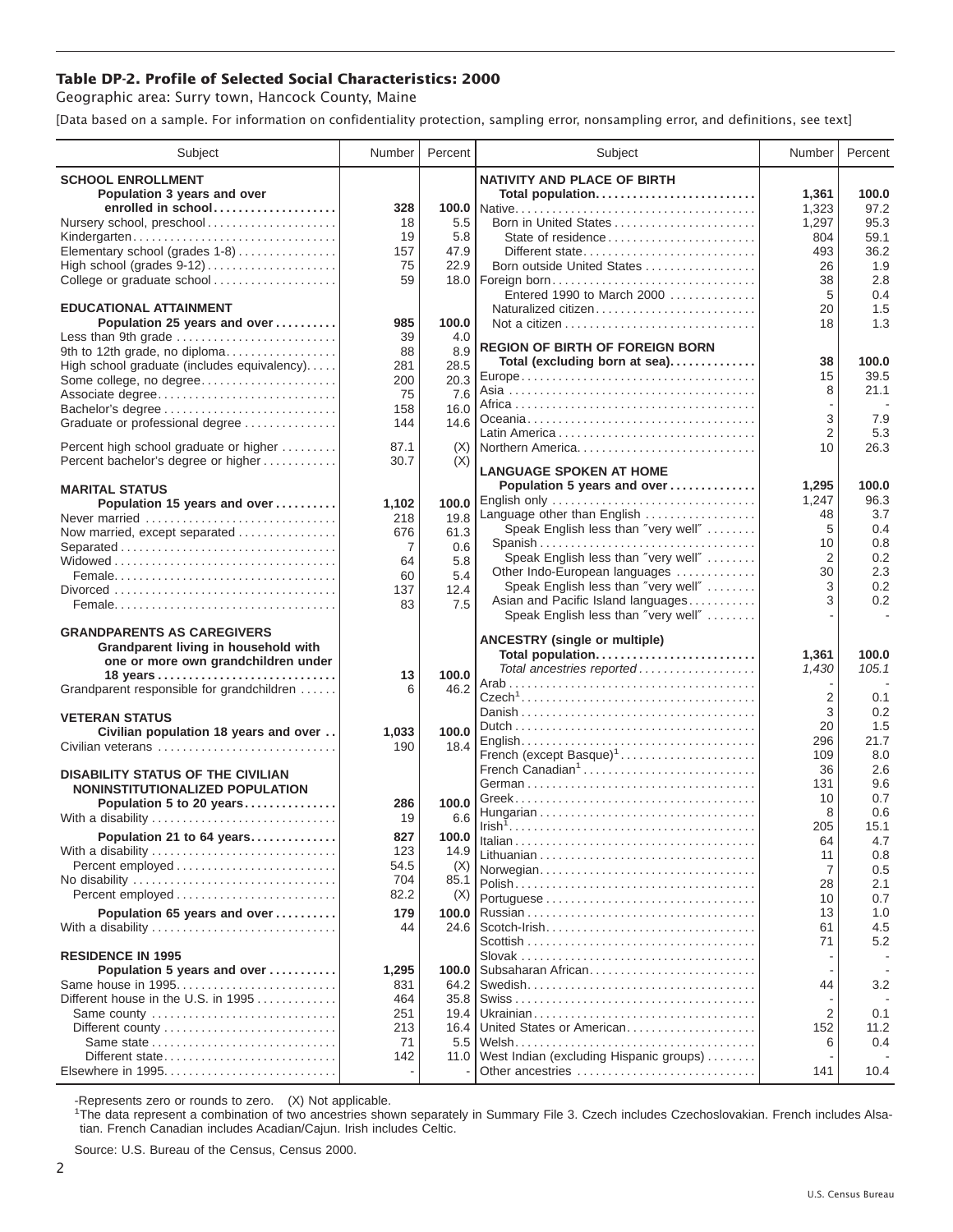## **Table DP-3. Profile of Selected Economic Characteristics: 2000**

Geographic area: Surry town, Hancock County, Maine [Data based on a sample. For information on confidentiality protection, sampling error, nonsampling error, and definitions, see text]

| Subject                                                                | Number     | Percent      | Subject                                                                                | Number  | Percent |
|------------------------------------------------------------------------|------------|--------------|----------------------------------------------------------------------------------------|---------|---------|
| <b>EMPLOYMENT STATUS</b>                                               |            |              | <b>INCOME IN 1999</b>                                                                  |         |         |
| Population 16 years and over                                           | 1,077      | 100.0        | Households                                                                             | 550     | 100.0   |
| In labor force                                                         | 718        | 66.7         | Less than \$10,000                                                                     | 55      | 10.0    |
| Civilian labor force                                                   | 715        |              |                                                                                        | 39      | 7.1     |
| Employed                                                               | 686        | 63.7         | $\frac{1}{2}$ \$15,000 to \$24,999                                                     | 82      | 14.9    |
|                                                                        | 29         | 2.7          | $\frac{1}{25,000}$ to \$34,999                                                         | 82      | 14.9    |
| Percent of civilian labor force                                        | 4.1        | (X)          | $\frac{1}{2}$ \$35,000 to \$49,999                                                     | 117     | 21.3    |
|                                                                        | 3          |              | $0.3$ \\$50,000 to \$74,999                                                            | 109     | 19.8    |
| Not in labor force                                                     | 359        |              | $33.3$ \\ \$75,000 to \$99,999                                                         | 22      | 4.0     |
|                                                                        |            | 100.0        | \$100,000 to \$149,999                                                                 | 19      | 3.5     |
| Females 16 years and over                                              | 579        |              | \$150,000 to \$199,999                                                                 | 19      | 3.5     |
| In labor force<br>Civilian labor force                                 | 359        | 62.0         | \$200,000 or more                                                                      | 6       | 1.1     |
|                                                                        | 359        | 62.0<br>58.4 | Median household income (dollars)                                                      | 36,932  | (X)     |
| Employed                                                               | 338        |              |                                                                                        |         |         |
| Own children under 6 years                                             | 90         | 100.0        | With earnings                                                                          | 443     | 80.5    |
| All parents in family in labor force                                   | 62         | 68.9         | Mean earnings $(dollars)1$                                                             | 41,456  | (X)     |
| <b>COMMUTING TO WORK</b>                                               |            |              | With Social Security income                                                            | 164     | 29.8    |
|                                                                        |            |              | Mean Social Security income (dollars) <sup>1</sup>                                     | 9,615   | (X)     |
| Workers 16 years and over                                              | 679<br>527 | 100.0        | With Supplemental Security Income                                                      | 28      | 5.1     |
| Car, truck, or van - - drove alone<br>Car, truck, or van - - carpooled | 94         | 77.6<br>13.8 | Mean Supplemental Security Income                                                      |         |         |
| Public transportation (including taxicab)                              | 2          |              | $\text{(dollars)}^1 \dots \dots \dots \dots \dots \dots \dots \dots \dots \dots \dots$ | 5,996   | (X)     |
|                                                                        | 2          | 0.3          | 0.3 With public assistance income                                                      | 26      | 4.7     |
| Other means                                                            | 5          | 0.7          | Mean public assistance income $(dollars)1 \ldots$ .                                    | 2.092   | (X)     |
| Worked at home                                                         | 49         | 7.2          | With retirement income                                                                 | 110     | 20.0    |
| Mean travel time to work $(minutes)^1$                                 | 24.9       | (X)          | Mean retirement income (dollars) <sup>1</sup>                                          | 23,884  | (X)     |
|                                                                        |            |              | Families                                                                               | 396     | 100.0   |
| <b>Employed civilian population</b>                                    |            |              | Less than \$10,000                                                                     | 25      | 6.3     |
| 16 years and over                                                      | 686        |              |                                                                                        | 29      | 7.3     |
| <b>OCCUPATION</b>                                                      |            |              | \$15,000 to \$24,999                                                                   | 42      | 10.6    |
| Management, professional, and related                                  |            |              | \$25,000 to \$34,999                                                                   | 69      | 17.4    |
|                                                                        | 232        |              | $33.8$ \\ \$35,000 to \$49,999                                                         | 78      | 19.7    |
| Service occupations                                                    | 93         |              |                                                                                        | 92      | 23.2    |
| Sales and office occupations                                           | 173        |              |                                                                                        | 18      | 4.5     |
| Farming, fishing, and forestry occupations                             | 15         |              |                                                                                        | 18      | 4.5     |
| Construction, extraction, and maintenance                              |            |              | \$150,000 to \$199,999                                                                 | 19      | 4.8     |
|                                                                        | 105        |              |                                                                                        | 6       | 1.5     |
| Production, transportation, and material moving                        |            |              | Median family income (dollars)                                                         | 41,324  | (X)     |
|                                                                        | 68         | 9.9          |                                                                                        |         |         |
|                                                                        |            |              | Per capita income (dollars) <sup>1</sup>                                               | 19,199  | (X)     |
| <b>INDUSTRY</b>                                                        |            |              | Median earnings (dollars):                                                             |         |         |
| Agriculture, forestry, fishing and hunting,                            |            |              | Male full-time, year-round workers                                                     | 30,871  | (X)     |
|                                                                        | 14         | 2.0          | Female full-time, year-round workers                                                   | 22,100  | (X)     |
|                                                                        | 84         | 12.2         |                                                                                        | Number  | Percent |
| Manufacturing                                                          | 39         | 5.7          |                                                                                        | below   | below   |
| Wholesale trade                                                        | 6          | 0.9          |                                                                                        | poverty | poverty |
| Retail trade                                                           | 101        | 14.7         | Subject                                                                                | level   | level   |
| Transportation and warehousing, and utilities                          | 34         | 5.0          |                                                                                        |         |         |
|                                                                        | 19         | 2.8          |                                                                                        |         |         |
| Finance, insurance, real estate, and rental and                        |            |              | <b>POVERTY STATUS IN 1999</b>                                                          |         |         |
| Professional, scientific, management, adminis-                         | 49         | 7.1          | Families                                                                               | 45      | 11.4    |
| trative, and waste management services                                 | 45         | 6.6          | With related children under 18 years                                                   | 32      | 17.8    |
| Educational, health and social services                                | 186        | 27.1         | With related children under 5 years                                                    | 17      | 26.2    |
| Arts, entertainment, recreation, accommodation                         |            |              | Families with female householder, no                                                   |         |         |
| and food services                                                      | 42         | 6.1          | husband present                                                                        | 24      | 50.0    |
| Other services (except public administration)                          | 33         |              | 4.8 With related children under 18 years                                               | 18      | 52.9    |
| Public administration                                                  | 34         | 5.0          | With related children under 5 years                                                    | 10      | 62.5    |
|                                                                        |            |              |                                                                                        |         |         |
| <b>CLASS OF WORKER</b>                                                 |            |              | Individuals                                                                            | 197     | 14.6    |
| Private wage and salary workers                                        | 466        |              | 67.9 18 years and over                                                                 | 122     | 11.8    |
| Government workers                                                     | 106        | 15.5         | 65 years and over                                                                      | 17      | 9.5     |
| Self-employed workers in own not incorporated                          |            |              | Related children under 18 years                                                        | 70      | 22.5    |
|                                                                        | 114        | 16.6         | Related children 5 to 17 years                                                         | 52      | 21.2    |
| Unpaid family workers                                                  |            |              | Unrelated individuals 15 years and over                                                | 61      | 27.1    |

-Represents zero or rounds to zero. (X) Not applicable.

<sup>1</sup>If the denominator of a mean value or per capita value is less than 30, then that value is calculated using a rounded aggregate in the numerator. See text.

Source: U.S. Bureau of the Census, Census 2000.